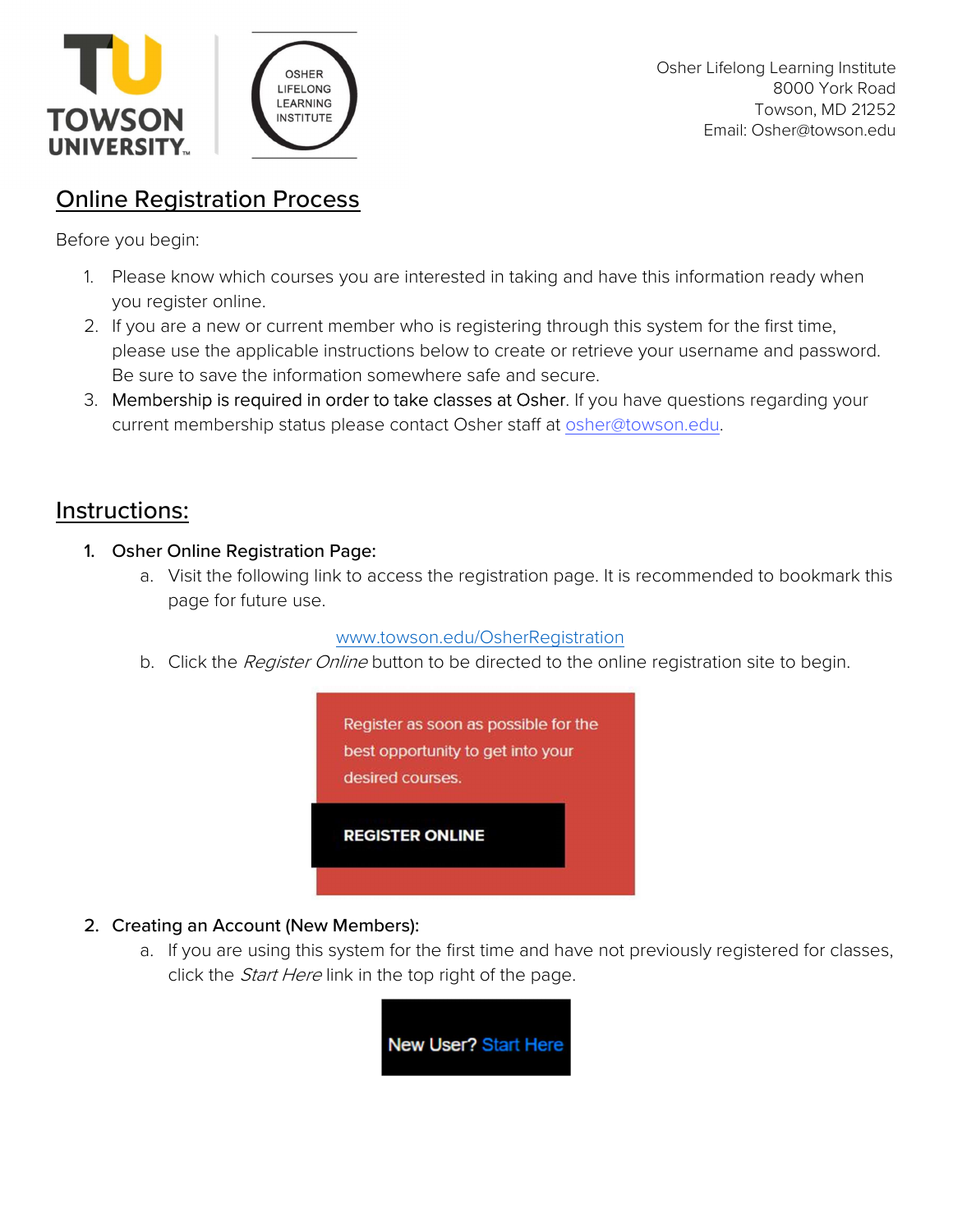



b. You will be asked to fill out all of your personal information. Make sure to fill out all required fields (marked with an \*), and click Submit at the bottom of the form when finished.



- c. Your account has been successfully created. Remember to **SAVE** your username and password information somewhere safe and secure for future use. You may now begin registering for classes when registration opens.
- 3. Logging In (Current Members):
	- a. If you have accessed this registration site before and have your username and password ready, click the Login button in the top right of the page.



b. If you have accessed this registration site before, but cannot remember your password, click the *Forgot password* link after clicking *Login*. You will be prompted to enter your email address, and a password reset link will be sent to you. This step should also be used for current members who have not previously accessed this registration site.

### Forgot your password? Click here

#### 4. Selecting Courses:

a. Return to the Search page (if necessary, click Search located at the top left of the page) and select a semester from the *Select Semester* dropdown on the left side of the page.

| Select Semester (required) |  |
|----------------------------|--|
| --Select Semester--        |  |

b. Click *Search* to view the list of the available courses.



- c. For each class you would like to enroll in, click on the course to view the details
- d. To register, click the checkbox next to your name and Register under that course's details to add them to your cart. You must do this for all courses you would like to register for.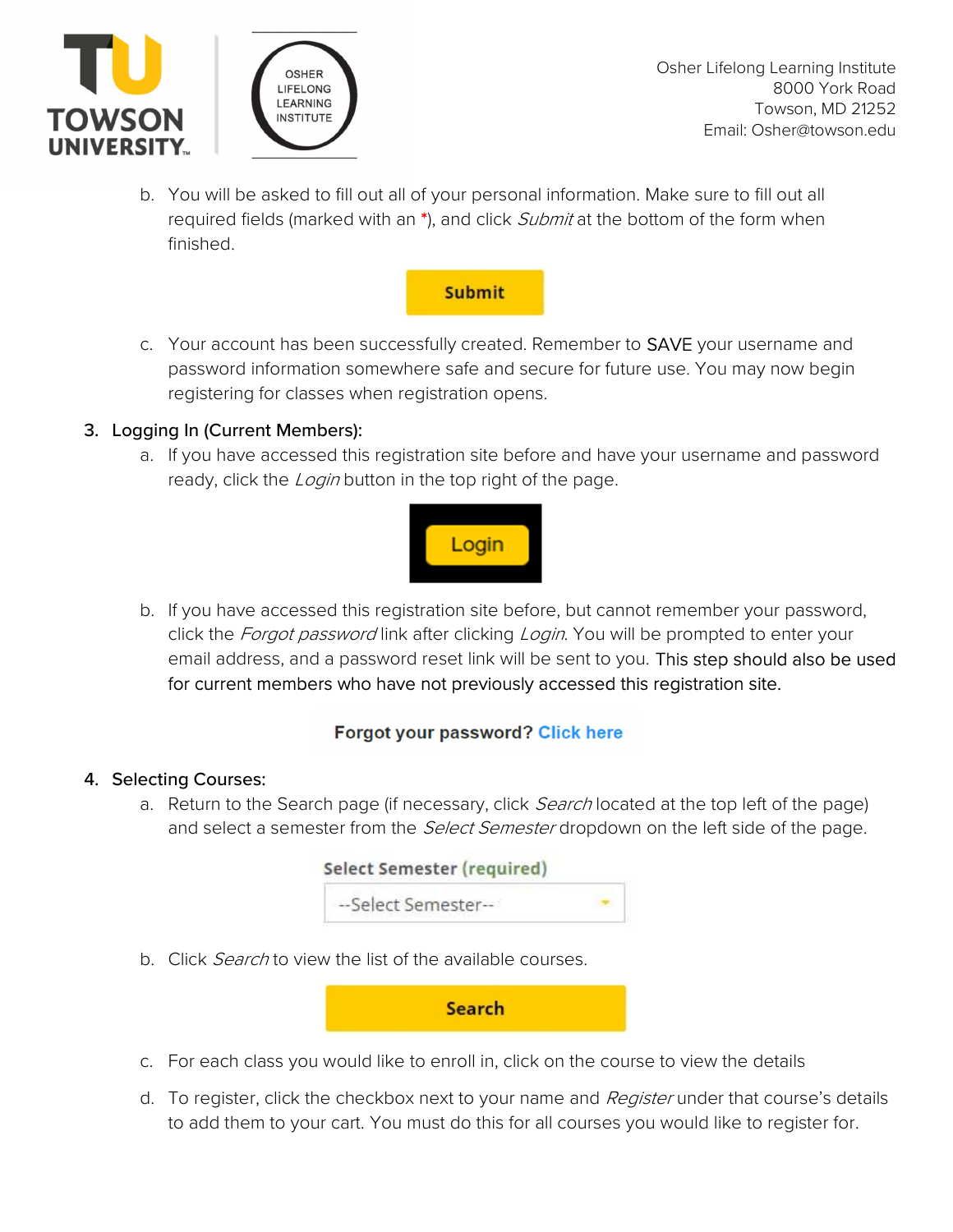



Osher Lifelong Learning Institute 8000 York Road Towson, MD 21252 Email: Osher@towson.edu

#### **Register O**

e. You will see the following message: "Your selections have been saved. You have 30 minutes to complete the registration process before these items are removed from your shopping cart. To continue, choose an option from the list below." To continue registering for more classes, select *Continue*. When you are done selecting your courses, click Checkout.



f. If you accidentally click *Continue* after you are done selecting your courses, you can access your cart in the top right of the page.

#### 5. Checking Out:

- a. Once you are on the Checkout page, review your selections to make sure you have selected the courses, as well as confirming dates, times, etc. If you are taking both sessions of an eight-week course, please confirm that you have selected both Session I and Session II.
- b. Review the Code of Conduct, and check the box indicating that you have read and agree to the Terms of Use.

# **Terms of Use OSHER CODE OF CONDUCT**

The Osher Lifelong Learning Institute at Towson University adheres to a policy of mutual respect between members, instructors, volunteers, staff, and the campus community. By joining Osher at Towson University, members agree to uphold the shared values of mutual respect, personal and academic integrity, and civil discourse.

 $\vee$  I have read and agree with the policies and procedures set forth.